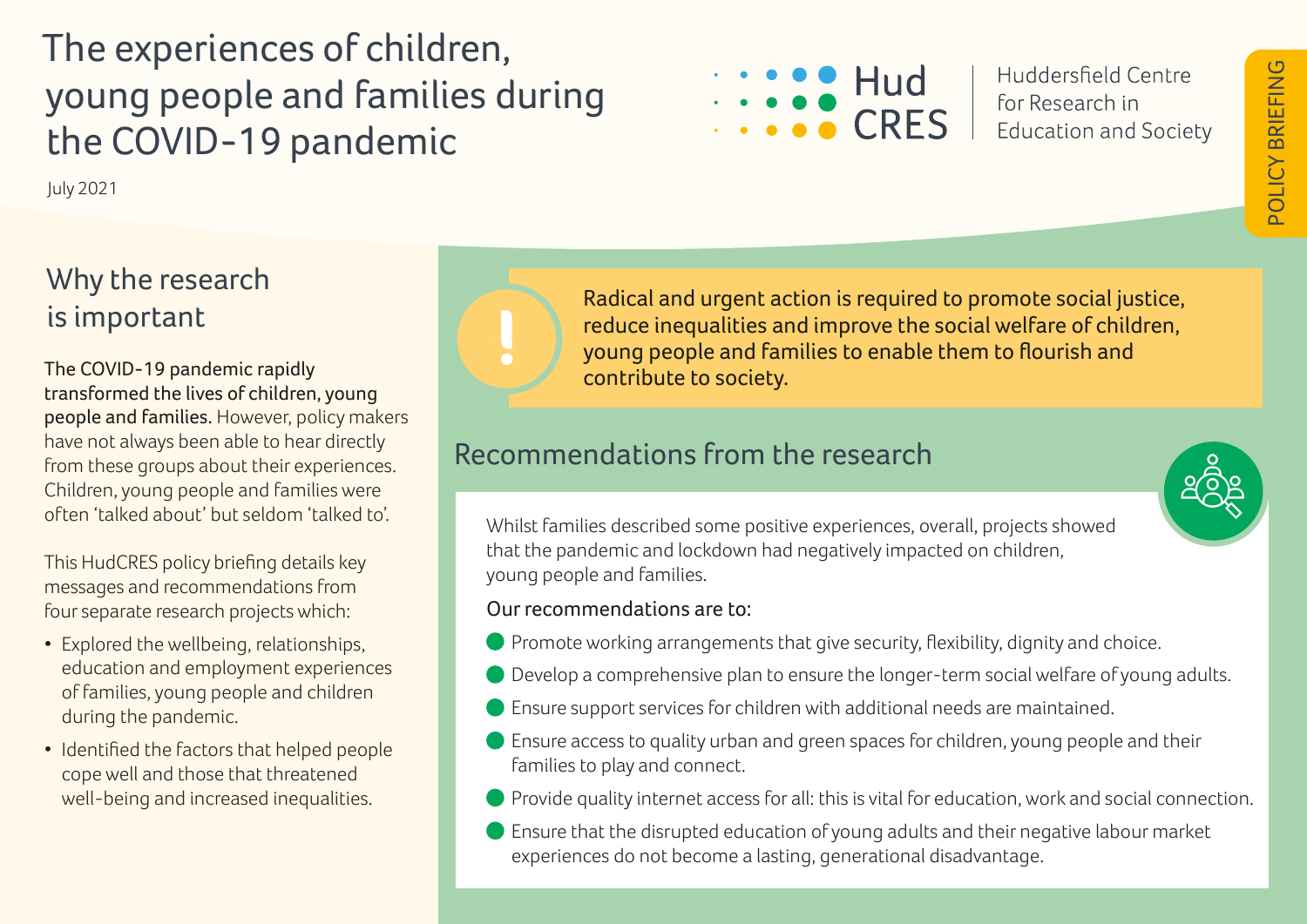## Working, learning and living together and apart

The lockdown rules and changing government advice created an unfamiliar and unpredictable environment. People had to find ways to negotiate their different individual, familial and social relationships and circumstances. However, little was known about the effect lockdown rules had on the people and families working and learning at home and keyworkers who were continuing to go to work.

All these roles, and I was having to fulfil them whilst also replacing the social life of two teenage girls that had been totally cut off. I was desperately worried about everyone's mental health… no one has gone into a black hole but it's not been easy, and I definitely have been the lynchpin to that.

(Cathy, Mother of two)

Sometimes it got a bit too much, I would go outside and hear the sound of a thousand birds.

(Ellie\*, aged 10)



## The research findings

The four projects produced a mass of original new research material. They included;

 $(n=12)$ 

carers (n=35)

(nearly 1000)









arts-based activities, interviews, workshops and focus groups with children living in some of the most disadvantaged wards in the UK (n=16).

interviews with mothers

interviews with parents/

people aged 14-30 years

a survey with young

Projects explored the experiences of homeschooling for children and parents/ carers, of working from home or not working, of continuing work outside the home, and of being unable to see family and friends whilst living under lockdown.

## Key findings: **Wellbeing**

- Many young people reported mental distress and 'ill-being' because of the pandemic and lockdown.
- Feelings of fatigue, stress and anxiety were commonplace among parents too, especially during the start of the pandemic and during initial lockdown and isolation periods.
- Time spent outside had a positive effect on children's mental health, providing them with opportunities to connect with nature and their communities.
- Lone mothers were adversely affected with significantly increased workloads leading to tiredness, frustration and an enhanced awareness of inequality and loneliness.

I have lost my part-time job and so everyday consists of waking up at 3pm, doing nothing but binge watching Netflix until I go to bed at 3am. The same monotonous life, every day. Talking to barely no-one except my girlfriend and parents. Stuck, anxious with my own thoughts.

(Amy\*, aged 17)

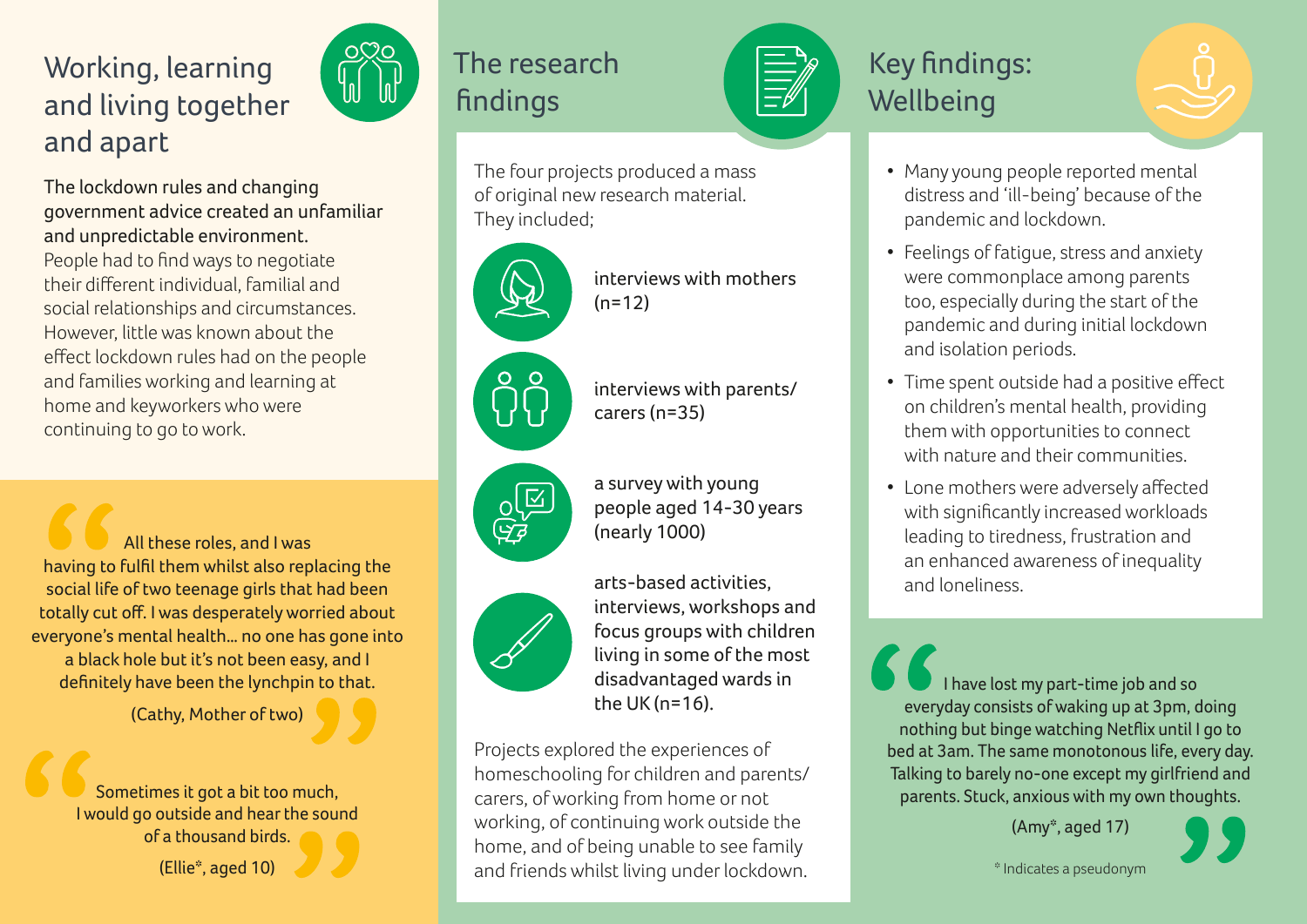## Key findings:





- Disrupted education and the loss of jobs and income added to young people's insecurity and worries about the future.
- Children, young people and families experienced home learning in different and unequal ways. For many, it was difficult to maintain enthusiasm over the longevity of the pandemic.
- Working parents experienced challenges balancing homeschooling and work, with some changing their employment patterns or stopping paid work completely during homeschooling.
- Mothers reported increased housework, childcare, home schooling and other informal jobs on top of, for some, being a key worker.
- Withdrawn or reduced services for children with additional needs meant mothers were managing educational and/or behavioural needs in a very confined space with little respite.

I am scared about the future that people my age will face, economically and education wise. I'm worried that this will influence my grades for A levels next year and therefore jeopardise my future. I feel anxious this will hold me back.

(Cassie\*, aged 17).

• Overall relationships were strained, and caring responsibilities increased.

**Relationships and caring responsibilities**

- Being at home, without direct support in school from teachers and friends, was difficult for all. School closure and home-learning raised anxiety. Children worried a lot about their families.
- Young people reported strained relationships with parents and siblings due to lack of privacy and outdoor space – and felt isolated from friends and partners.
- While some mothers had their partners take on an equal share of effort in the home, most mothers did more education and emotional work with the children.
- Some parents valued the opportunity to watch their child(ren) grow, spend time together as a family and get directly involved with their children's learning in creative and innovative ways.

I was scared about COVID-19 getting worse … I was worried how it would end because my mum and dad were worried about their jobs … mostly my dad because my mum is an NHS worker ….so my family were all worrying and I was worrying about them, because I don't like to see my family all worrying.